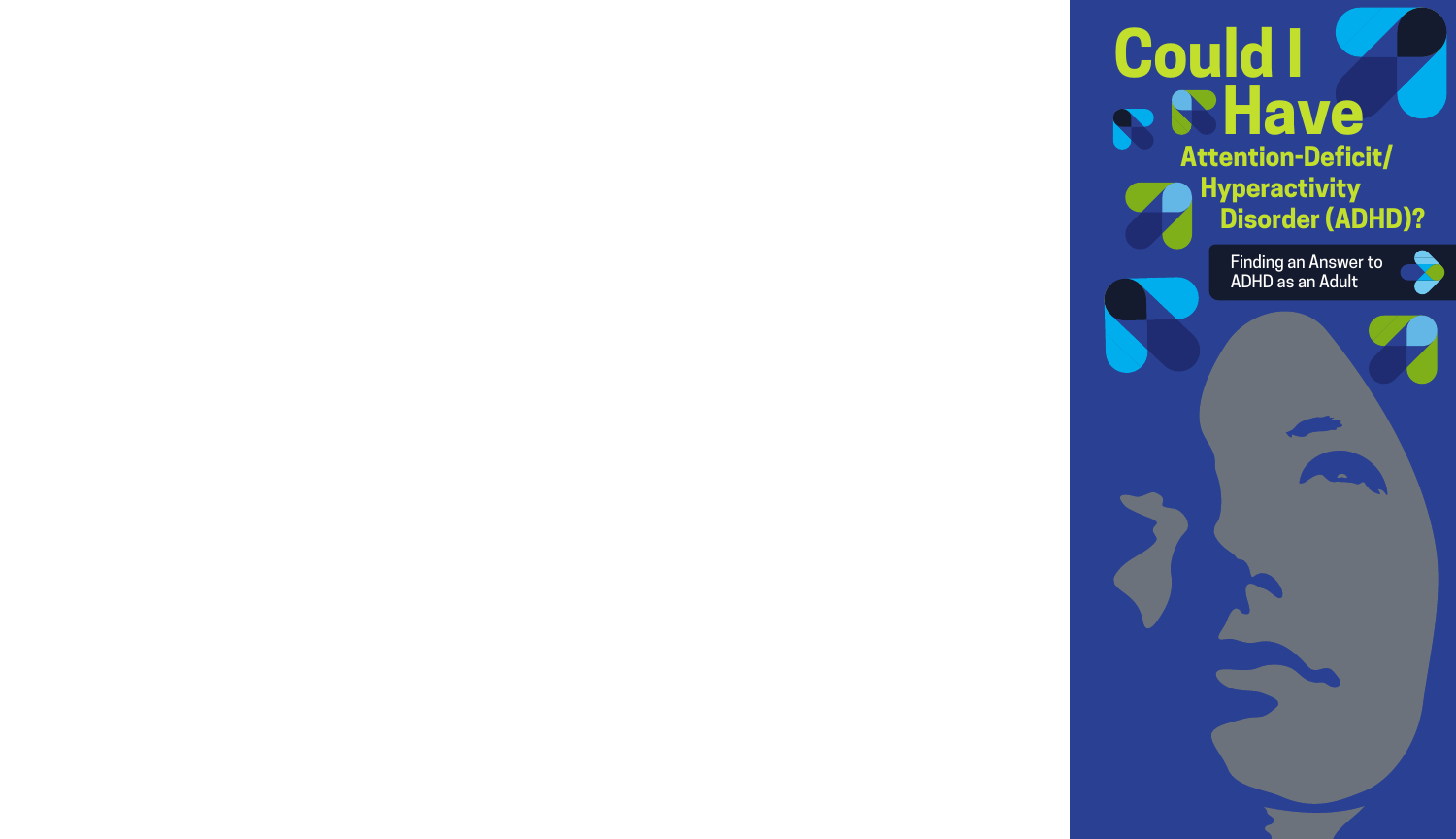## **Do you feel that you**

**have struggled throughout your life with poor concentration, inattention, impulsivity, or getting organized? Have you wondered whether you might have attentiondeficit/hyperactivity disorder (ADHD)? Our society has become more aware of ADHD as a condition that affects adults as well as children, and there are many adults who struggle with this disorder. At the same time, other life stressors or mental health conditions can cause similar symptoms. Consider getting an evaluation from a psychiatrist or psychologist who has experience in diagnosing ADHD. Getting an evaluation can help you find the right answer to your struggles and identify the treatment you need to feel better.**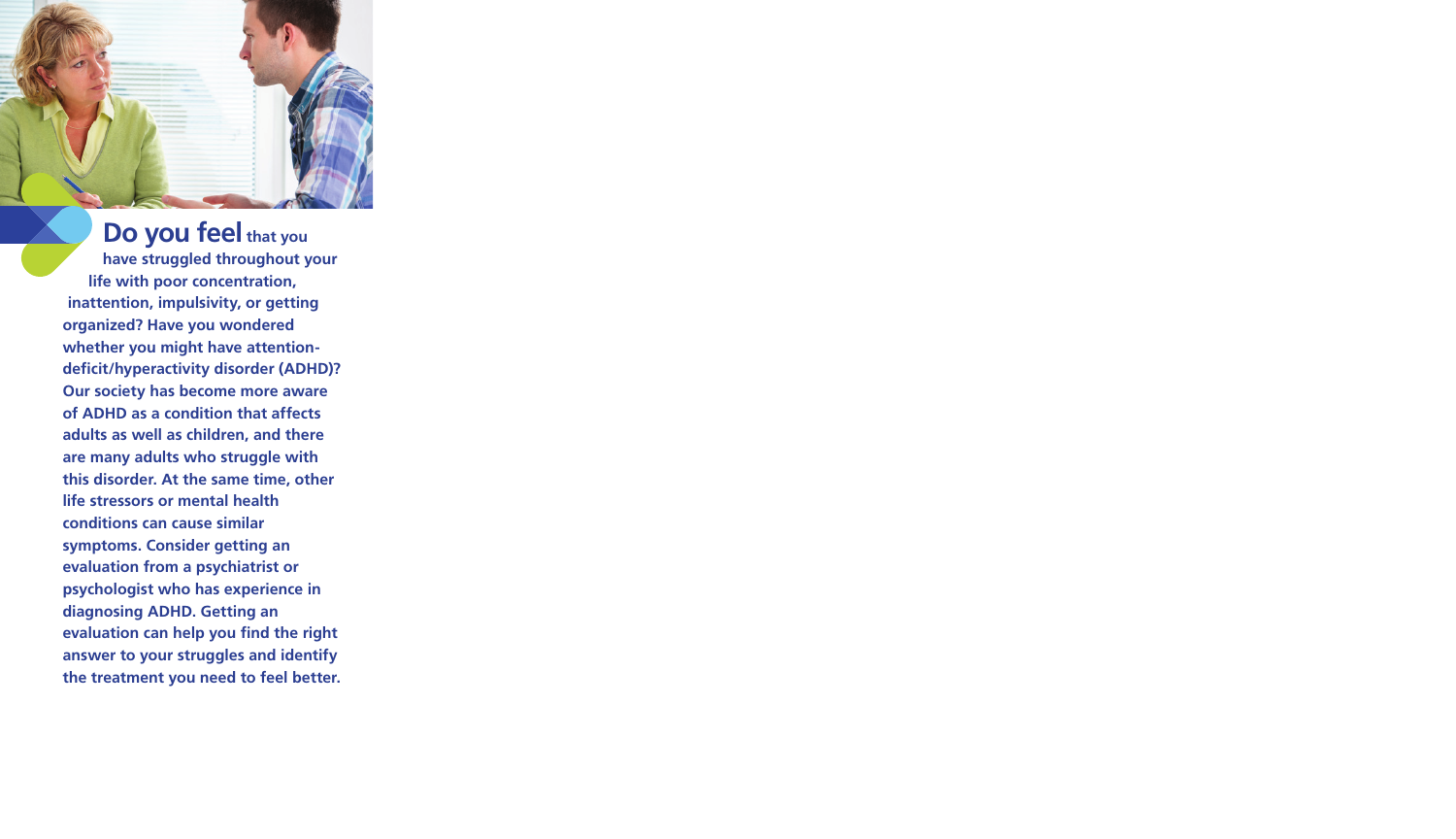## **What is ADHD?**

ADHD is defined as a persistent pattern of inattention and/ or hyperactivity-impulsivity that interferes with functioning or development.

- $\blacksquare$  Inattention means a person wanders off task, lacks persistence, has difficulty sustaining focus, and is disorganized; these problems are not due to defiance or lack of comprehension.
- $\blacksquare$  Hyperactivity means a person moves about excessively when it is not appropriate, and/or excessively fidgets, taps, or talks. In adults, it may appear as extreme restlessness or wearing others out with their activity.
- $\blacksquare$  Impulsivity means hasty actions that occur in the moment without a person thinking first; or a desire for immediate rewards or inability to delay gratification. Impulsive actions may have high potential for harm. An impulsive person may be socially intrusive and interrupt others excessively or make important decisions without considering the long-term consequences.

ADHD begins in childhood and is considered a developmental disorder, but a person may not receive a diagnosis until adolescence or adulthood.

To receive a diagnosis of ADHD as an adult:

- Several symptoms must have been present before the age of 12.
- $\blacksquare$  A person must have at least five symptoms of either inattention and/or hyperactivity-impulsivity.
- $\blacksquare$  The symptoms must be present in two or more settings, such as at home and at work.
- $\blacksquare$  There must be evidence that the symptoms interfere with the person's functioning in these settings.

Several other mental health conditions commonly occur with ADHD, including conduct disorder, learning disorders, anxiety disorders, and depression.

## **How does ADHD affect adults?**

Some children with ADHD continue to have the condition as adults.

Many adults who have ADHD don't know it. These adults may feel that it is impossible to get organized, stick to a job, or remember to keep appointments. Daily tasks such as getting up in the morning, preparing to leave the house for work, arriving at work on time, and being productive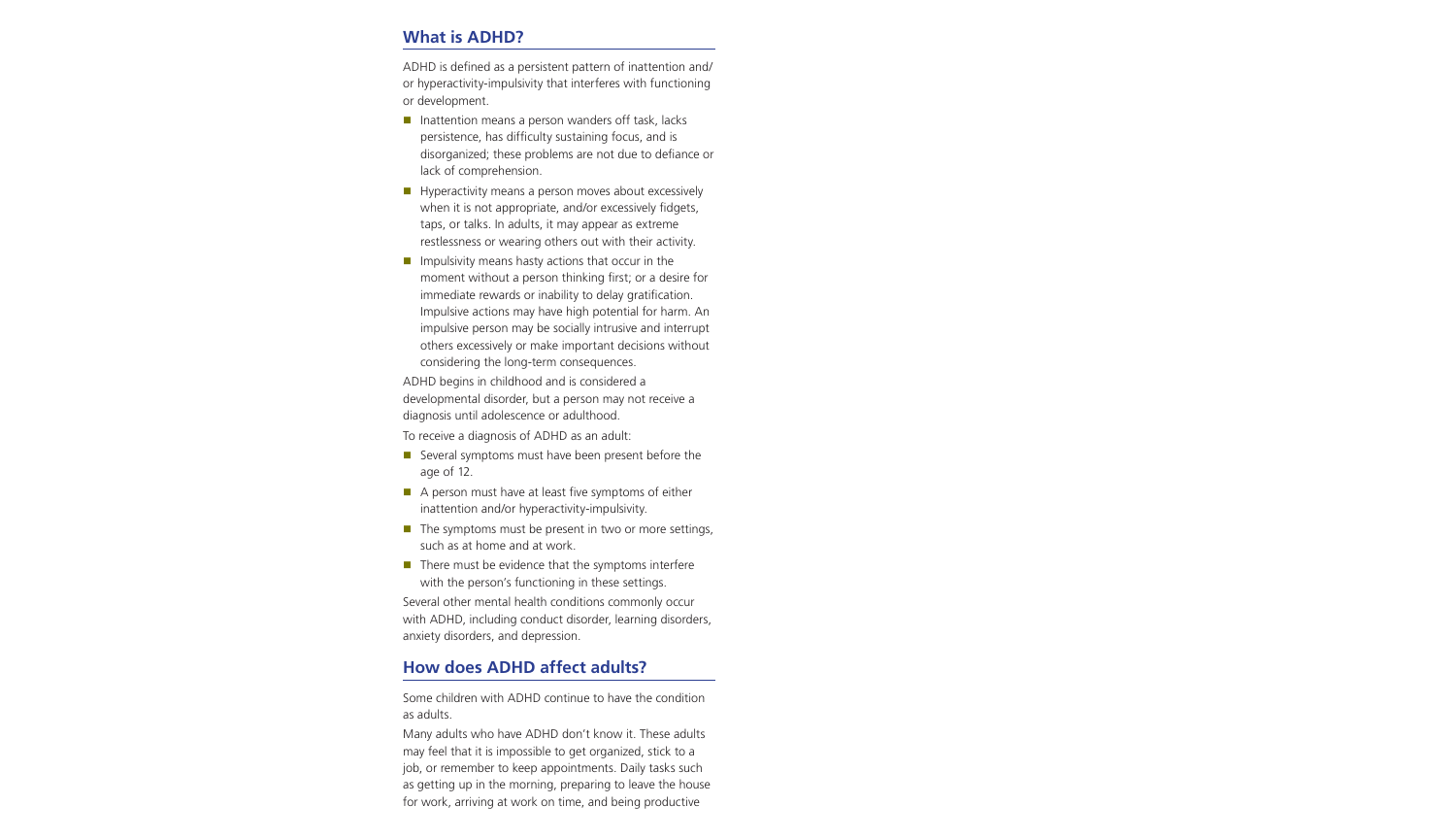on the job can be especially challenging for adults with undiagnosed ADHD. These adults may have a history of academic problems, problems at work, or difficult or failed relationships. Many have had multiple traffic accidents. Like teens, adults with ADHD may seem restless and may try to do several things at once, most of them unsuccessfully. They also tend to prefer "quick fixes," rather than taking the steps needed to achieve greater rewards.

A person may not be diagnosed with ADHD until adulthood because the condition was not recognized by teachers or family at a younger age, the person has a mild form of ADHD, or he or she managed fairly without the demands of adulthood. However, it is common for young adults with undiagnosed ADHD to encounter academic problems in college because of the intense concentration required by higher education.

Untreated ADHD in an adult can lead to significant problems with education, social and family situations and relationships, employment, self-esteem, and emotional health. It is never too late to recognize, diagnose, and treat ADHD and any other mental health condition that can commonly occur with it. Effective treatment can improve the lives of many adults and their families.

## **What are the symptoms of ADHD?**

#### **A person with inattention often:**

- $\blacksquare$  Fails to give close attention to details or makes careless mistakes at work or during other activities
- $\blacksquare$  Has difficulty sustaining attention in tasks, such as during lectures or lengthy reading
- Does not seem to listen when spoken to directly
- Does not follow through on instructions and fails to finish chores or duties in the workplace
- Has difficulty organizing tasks and activities-for example, is messy and has poor time management
- Avoids, dislikes, or is reluctant to engage in tasks that require sustained mental effort
- $\blacksquare$  Loses things necessary for tasks or activities, such as keys, wallets, and mobile phones
- Is easily distracted by unrelated thoughts or stimuli
- $\blacksquare$  Is forgetful in daily activities, such as paying bills, keeping appointments, or returning calls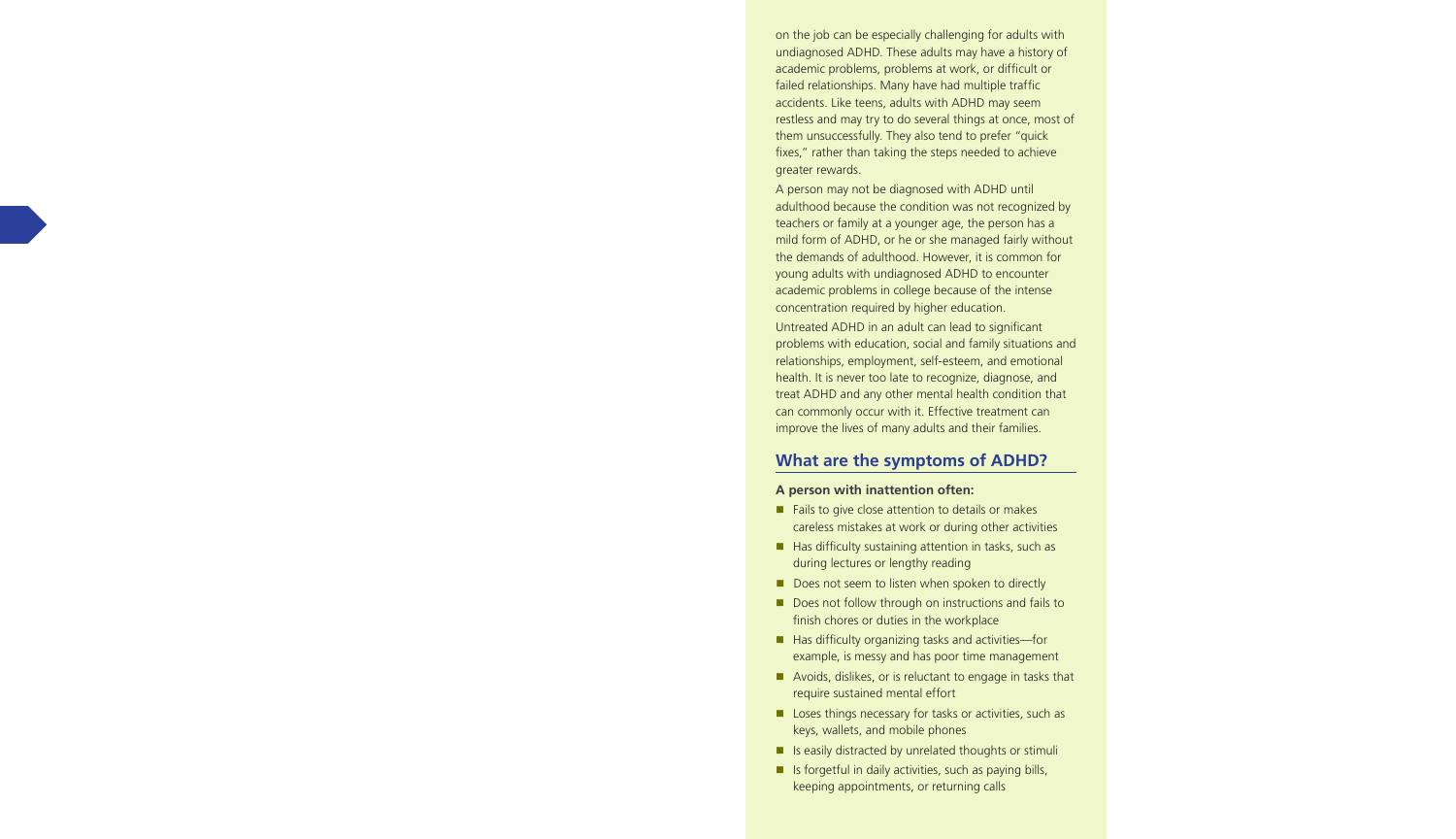#### **A person with hyperactivity-impulsivity often:**

- $\blacksquare$  Fidgets with or taps hands or feet or squirms in seat
- $\blacksquare$  Leaves seat in situations when remaining seated is expected
- $\blacksquare$  Feels restless or is unable to be still for extended periods of time
- $\blacksquare$  Is unable to engage in leisure activities quietly
- $\blacksquare$  Talks excessively
- $\blacksquare$  Blurts out an answer before a question has been completed
- $\blacksquare$  Has difficulty waiting his or her turn, such as when waiting in line
- $\blacksquare$  Interrupts or intrudes on others

Some people with ADHD primarily have symptoms of inattention, while others have primarily symptoms of hyperactivity-impulsivity. Some people have symptoms in both categories.

Problems with concentration and staying organized can be common for many busy adults; however, an adult who is impaired both at work and at home, or in social situations, is more likely to have ADHD.

## **What causes ADHD?**

Scientists are not sure what causes ADHD, although many studies suggest that genes play a large role. Like many other illnesses, ADHD probably results from a combination of factors. In addition to genetics, researchers are looking at possible environmental factors and are studying how brain injuries, nutrition, and the social environment might contribute to ADHD.

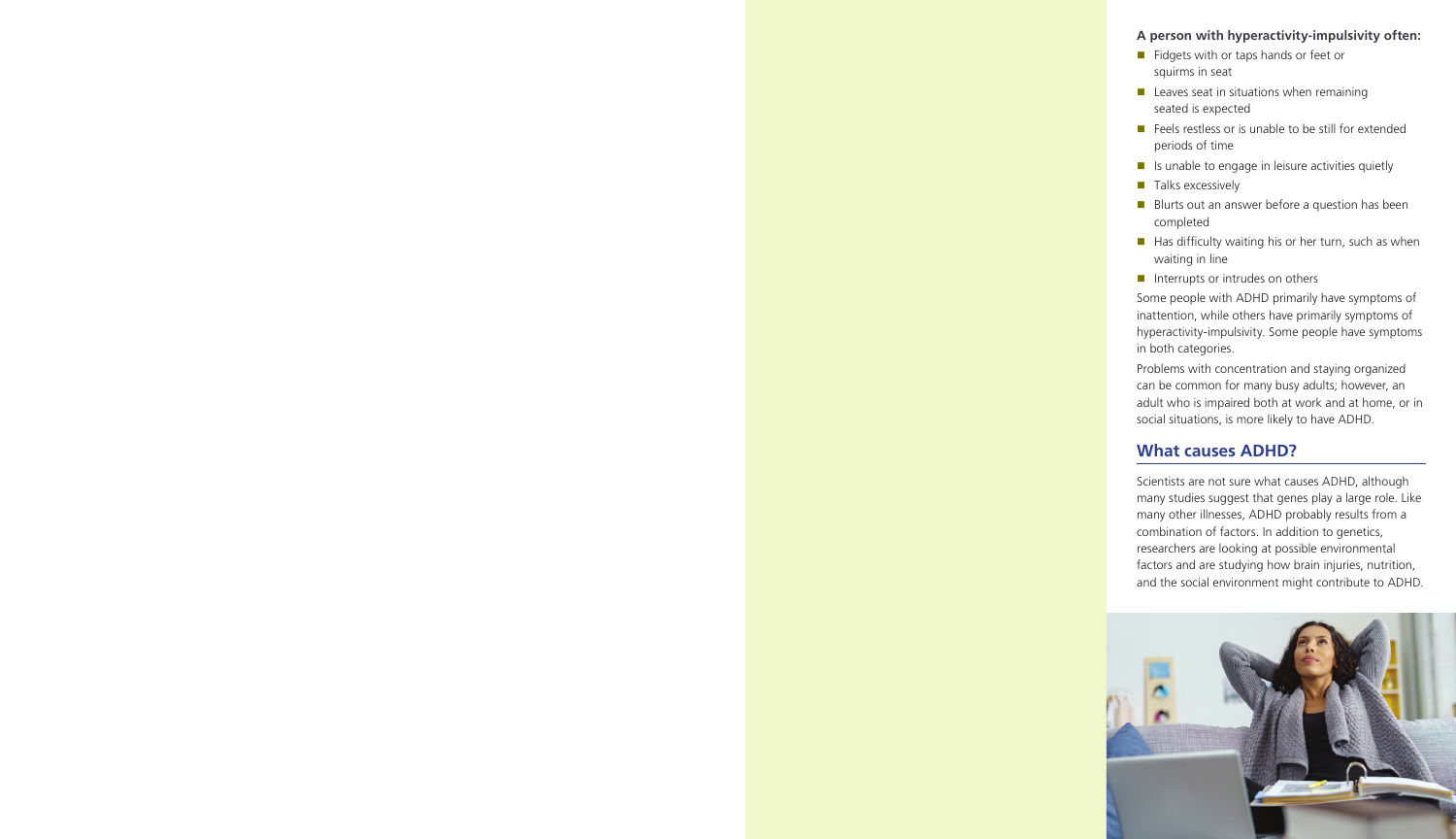## **How is ADHD in adults diagnosed?**

Adults who suspect they have ADHD should see a licensed mental health professional or doctor, such as a psychologist or psychiatrist who has experience diagnosing ADHD, for an evaluation.

Stress, other mental health conditions, and physical conditions or illnesses can cause similar symptoms to those of ADHD. Some of these include:

- **n** Stress at work or home
- $\blacksquare$  Lack of sleep
- $\blacksquare$  Sleep apnea, a health condition in which a person has one or more pauses in breathing or shallow breaths while sleeping, causing poor sleep quality and daytime sleepiness
- $\blacksquare$  Lack of exercise
- $\blacksquare$  Lack of proper nutrition
- **n** Anxiety
- **Depression**
- $\blacksquare$  Problems with the thyroid gland, a gland in the neck that makes the thyroid hormone, which controls the body's metabolism

Therefore, a thorough evaluation will help the doctor find out what is causing the symptoms and recommend effective treatment.

There is no one test that can diagnose ADHD. Mental health professionals use certain rating scales to determine if an adult meets the diagnostic criteria for ADHD.

A thorough evaluation also includes looking at the person's history of childhood behavior and school experiences. To obtain this information, the doctor may interview spouses or partners, parents, close friends, and other associates.

The person may also undergo a physical exam and various psychological tests that evaluate working memory, executive functioning (abilities like planning and decision-making), and visual and spatial skills or reasoning. The evaluation will also look at the person's mood and whether he or she struggles with other issues, such as anxiety, depression, or substance abuse. A person's medical history is also important, as previous health problems, trauma, or injury can also be the cause of symptoms.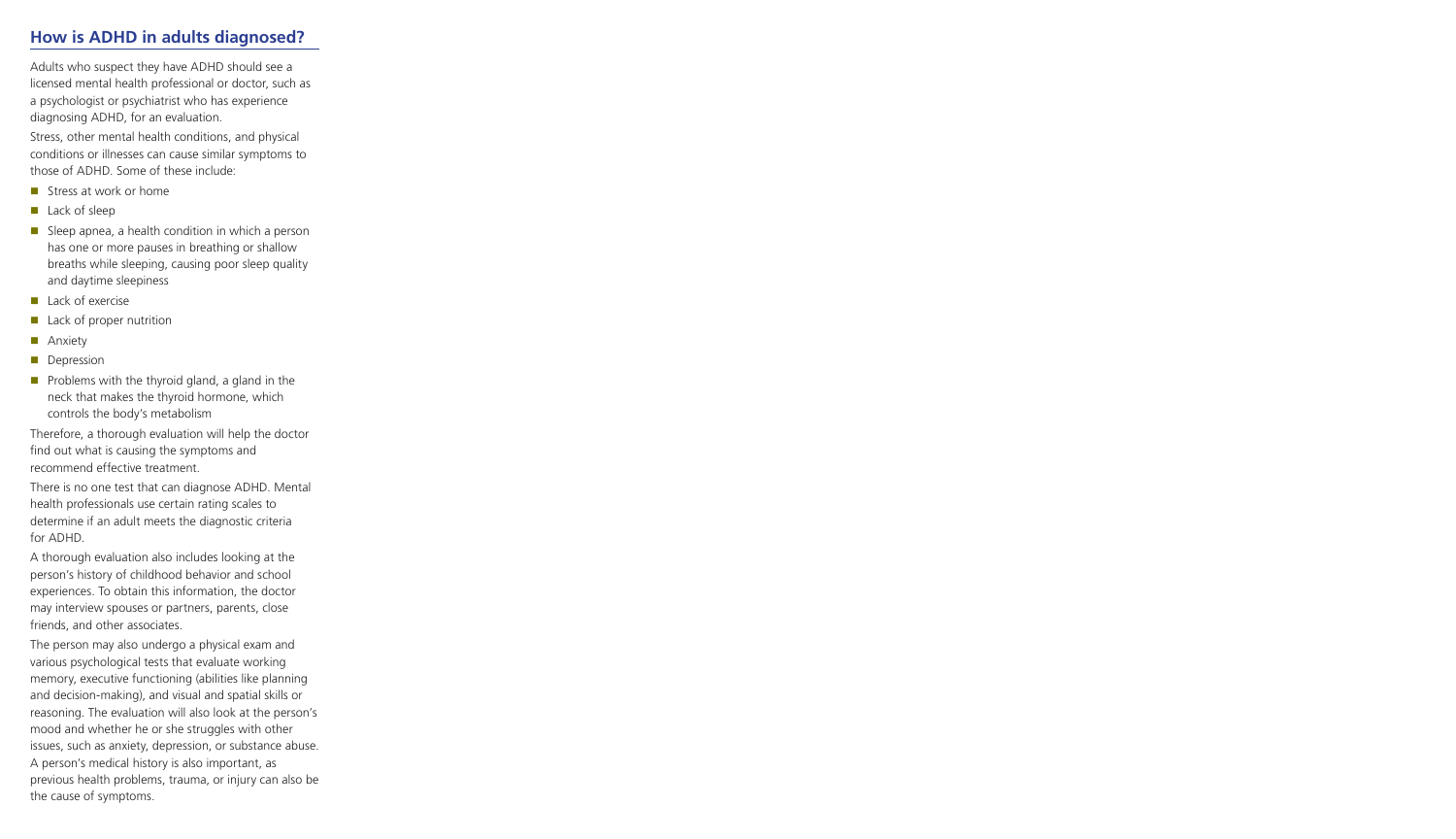## **What are the treatments for ADHD in adults?**

Adults with ADHD can be treated with behavioral interventions, medication, or a combination of the two.

#### **Medications**

Stimulants such as methylphenidate and amphetamines are the most common type of medication used for treating ADHD. In addition, a few nonstimulant medications are also available. Although not approved by the U.S. Food and Drug Administration (FDA) specifically for the treatment of ADHD, antidepressants are sometimes used to treat adults with ADHD. An adult who is offered a prescription for a stimulant for ADHD should tell his or her doctor about all other medications that he or she takes. Medications for common adult health problems, such as diabetes, high blood pressure, anxiety, and depression may interact badly with stimulants. In this case, a doctor can offer other medication options.

For general information about stimulants and other medications used for treating mental disorders, see the NIMH Mental Health Medications webpage (http://www. nimh.nih.gov/health/topics/mental-health-medications/ index.shtml). The FDA website (http://www.fda.gov) has the latest information on medication approvals, warnings, and patient information guides.

#### **Psychotherapy**

Psychotherapy, including cognitive behavioral therapy, can help an adult with ADHD to become more aware of the deficit in attention and concentration and can provide the skills for improving organization and efficiency in daily tasks. It can also address feelings of low self-esteem and help adults with ADHD gain confidence, as well as control impulsive and risky behaviors. A professional counselor or therapist can also help an adult with ADHD learn how to organize his or her life and break large tasks down into smaller, more manageable steps.